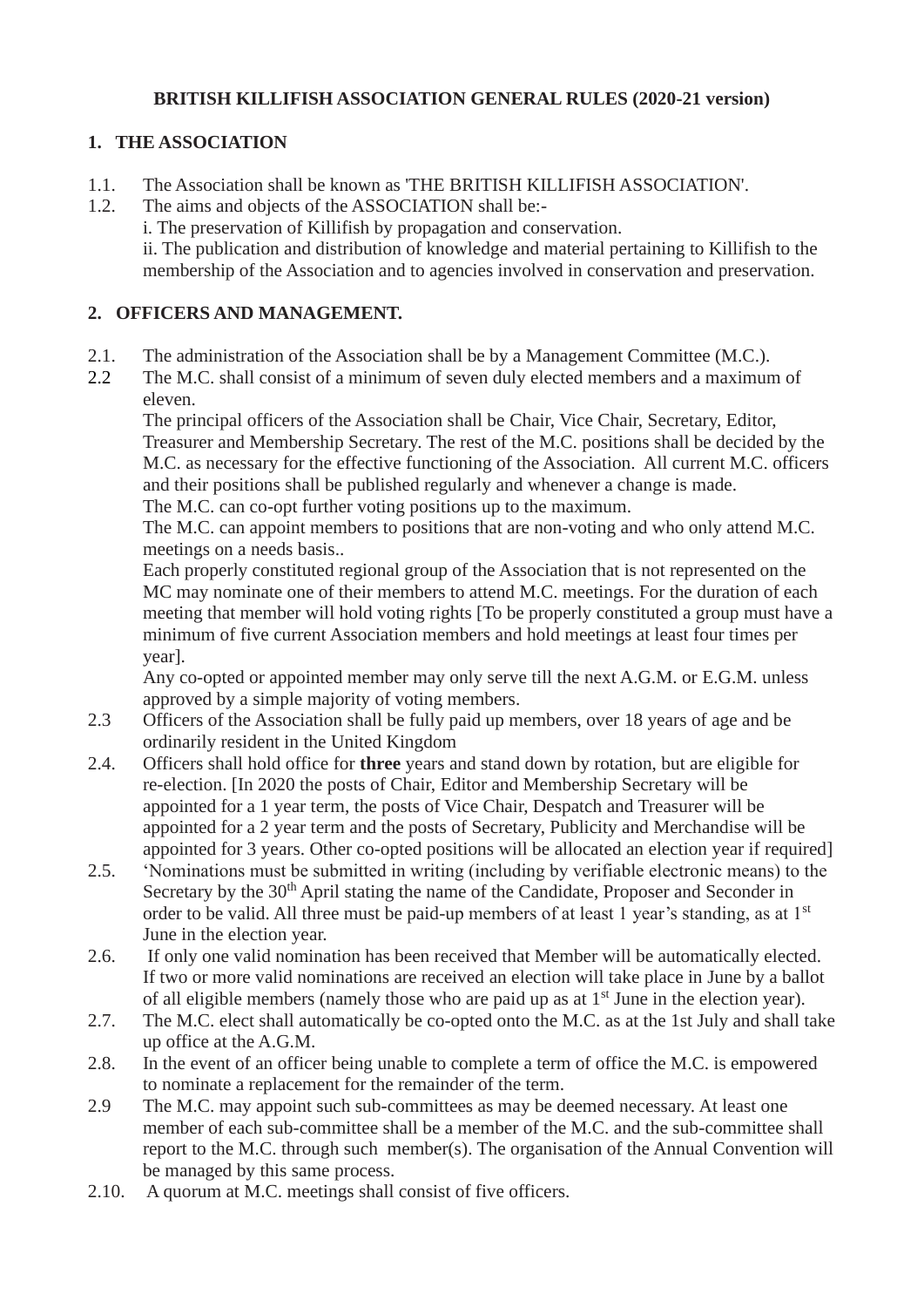- 2.11. Minutes of the M.C. meetings shall be available for inspection by members of the Association.
- 2.12. All officers shall conduct Association business in accordance with standing instructions.
- 2.13 There shall be an Ombudsperson who is defined as an Officer of the Association but is not a member of the M.C., who shall have access to all relevant documents and correspondence of M.C. members pertaining to the Association. The Ombudsperson is appointed by the M.C. and exists to arbitrate in the event of disputes between any members of the Association. Complaints may be made by any member directly or be referred by the M.C. Such complaints must be in writing (including by verifiable electronic means), signed, dated and supported by documented evidence. The decision of the Ombudsperson shall be final.
- 2.16 If the Management Committee by a two thirds majority, decide at any time, on ground of expense or otherwise, that it is necessary or advisable to dissolve the Association, it shall call a Special Meeting of the Association. All members shall have a vote whether in person or otherwise with a simple majority of votes required to agree dissolution of the Association. Any assets remaining after the satisfaction of any proper debts and liabilities, shall be given or transferred equally to any charitable/non-profit organisation with similar aims and objectives to the Organisation.

# **3. MEMBERSHIP AND FINANCE**

- 3.1. Subscriptions are annual.
- 3.2. The rate of subscription for each year shall be determined by the M.C. and published in the June edition of Killi-News. An altered rate of subscription comes into effect at the next date of renewal.
- 3.3. In order to receive material continuously a member must re-join prior to the date when previous membership ceases.
- 3.4. A single subscription confers full membership on an individual or joint membership upon any members of the same family resident at the same address. There will be only one vote in the Association ballots and only one issue of material.
- 3.5. Only authorised persons may incur charges on behalf of the Association. Unauthorised charges will be the sole responsibility of the person(s) incurring same.
- 3.6. Authorised charges and expenses will be reimbursed on production of receipted bills, invoices or statements etc. are deemed to be the property of the Association.
- 3.7. Officers whose position entails handling income and/or expenditure on behalf of the Association shall present regular statements to the M.C. at intervals to be negotiated between the Officer and the M.C. and shall present a detailed balance sheet and income and expenditure account as required by the Association Treasurer at the close of each financial year.
- 3.8. At the close of each financial year the Association Treasurer shall prepare a Balance Sheet and Income and Expenditure Account for the Association. This shall be duly audited and made available at the A.G.M. A copy must be sent to every member as soon as practically possible.
- 3.9. The financial year of the Association shall begin on 1st June each year.
- 3.10. All Bank payments shall be in the name of "The British Killifish Association".
- 3.11. Members reserve the right to view the Association accounts at due notice.
- 3.12. Applications for membership from Institutions shall be dealt with individually at the discretion of the M.C. Such membership shall not include the rights of holding office, serving on Committees, or voting. Certain publications may be withheld from such members at the M.C.'s discretion. Such membership will be called Corporate Membership.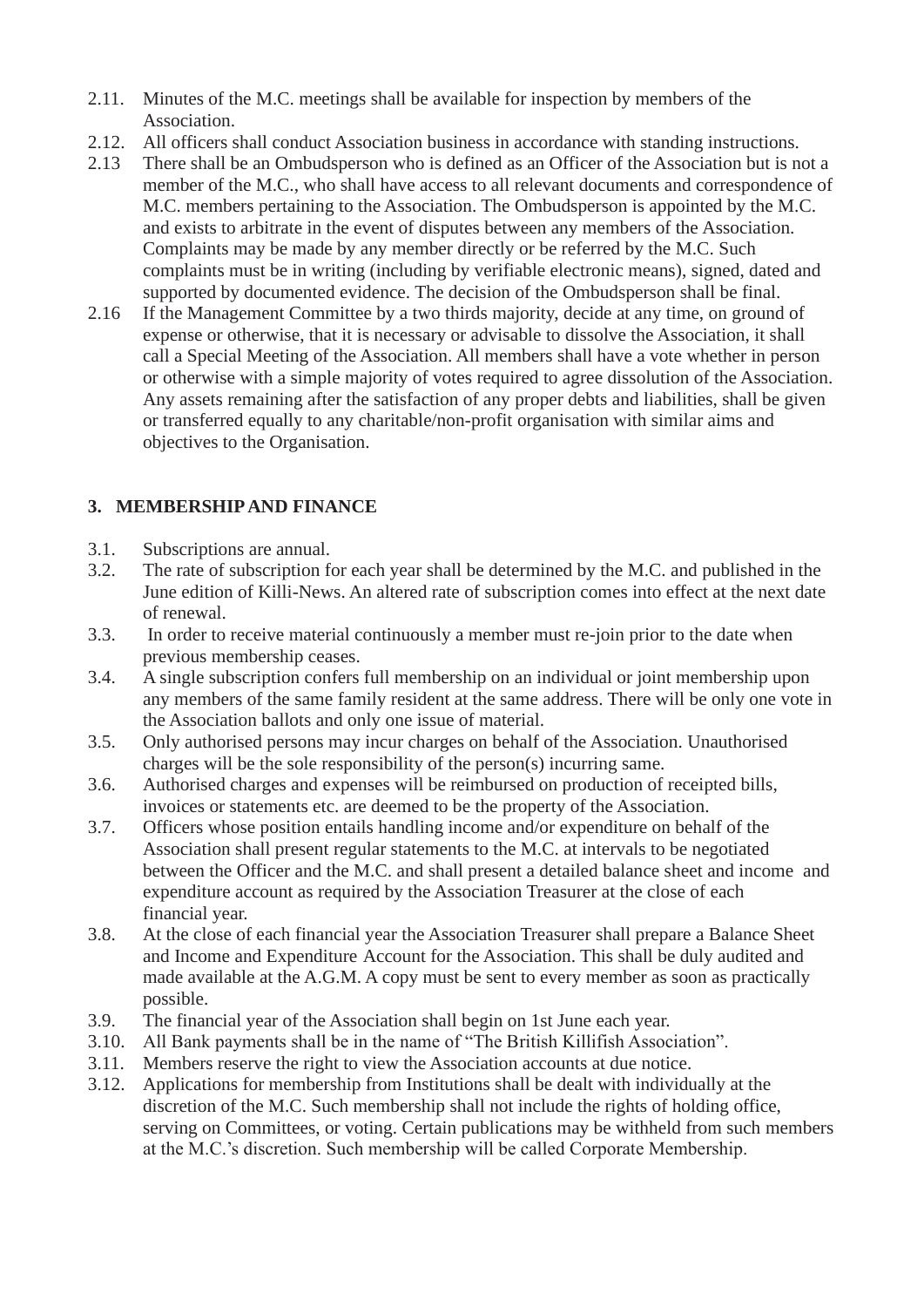## **4. ASSOCIATION MEETINGS**

- 4.1. The Annual General Meeting (A.G.M.) shall be held as soon as possible after the end of the financial year at a place to be decided by the M.C.
- 4.2. Proposals for the A.G.M. must be submitted to the Editor of Killi-News, for publication in the July/August issue. No proposals for change in the Constitution shall be accepted after this date: other proposals may be accepted at the discretion of the Chairman of the A.G.M.
- 4.3. The Agenda for the A.G.M. shall be made available to all members not less than three weeks before the A.G.M.
- 4.4. An Extra-ordinary General Meeting (E.G.M.) may be called at any time by the M.C., or by written request to the Secretary from 20 or more fully paid up members. An E.G.M. must be held within two months of the date of the request and the Agenda for the meeting sent to all members as soon as possible. Only matters on the Agenda will be discussed at the meeting.
- 4.5 There may be at least one General Meeting each year in addition to the A.G.M. General Meetings are concerned with the furtherance of the aims of the Association and are not intended as business meetings. Nevertheless an E.G.M. may be combined with a General Meeting at the discretion of the M.C.
- 4.6. At all meetings proposals are subject to the normal rules of debate i.e. amendments can be made to proposals. Decisions made at the A.G.M. will take effect immediately unless otherwise decided by the meeting.

# **5. LOCAL GROUPS**

- 5.1. Members of the Association are encouraged to form local groups.
- 5.2. All members of such groups must be members of the Association.

## **6. GENERAL**

- 6.1. The M.C., on behalf of the membership, reserves the right to refuse or terminate membership wherever such membership endangers the character or interests of the Association. However, such action shall not be implemented until such person has had an opportunity to defend himself before an A.G.M. or E.G.M. of the Association. The final decision shall rest with the M.C. who shall have due regard to the wishes of the meeting. In the event of termination of membership any monies paid to the Association by the person concerned shall remain the property of the Association.
- 6.2. A copy of the rules shall be issued against each initial subscription and the whole membership after any revision.
- 6.3. These rules shall only be amended by the assent of the majority of the voting membership present at an A.G.M.

## **7. FELLOWSHIP AND HONORARY MEMBERSHIP**

7.1. Fellowship of the Association may be conferred, with the assent of the A.G.M. on any member who has made exceptional contribution to the Association. Such title shall only be concurrent with payment of membership subscription (U.K. rate). Failure of the Fellow Member to renew a subscription shall cause that member to be dropped from the roll of Fellow Members.